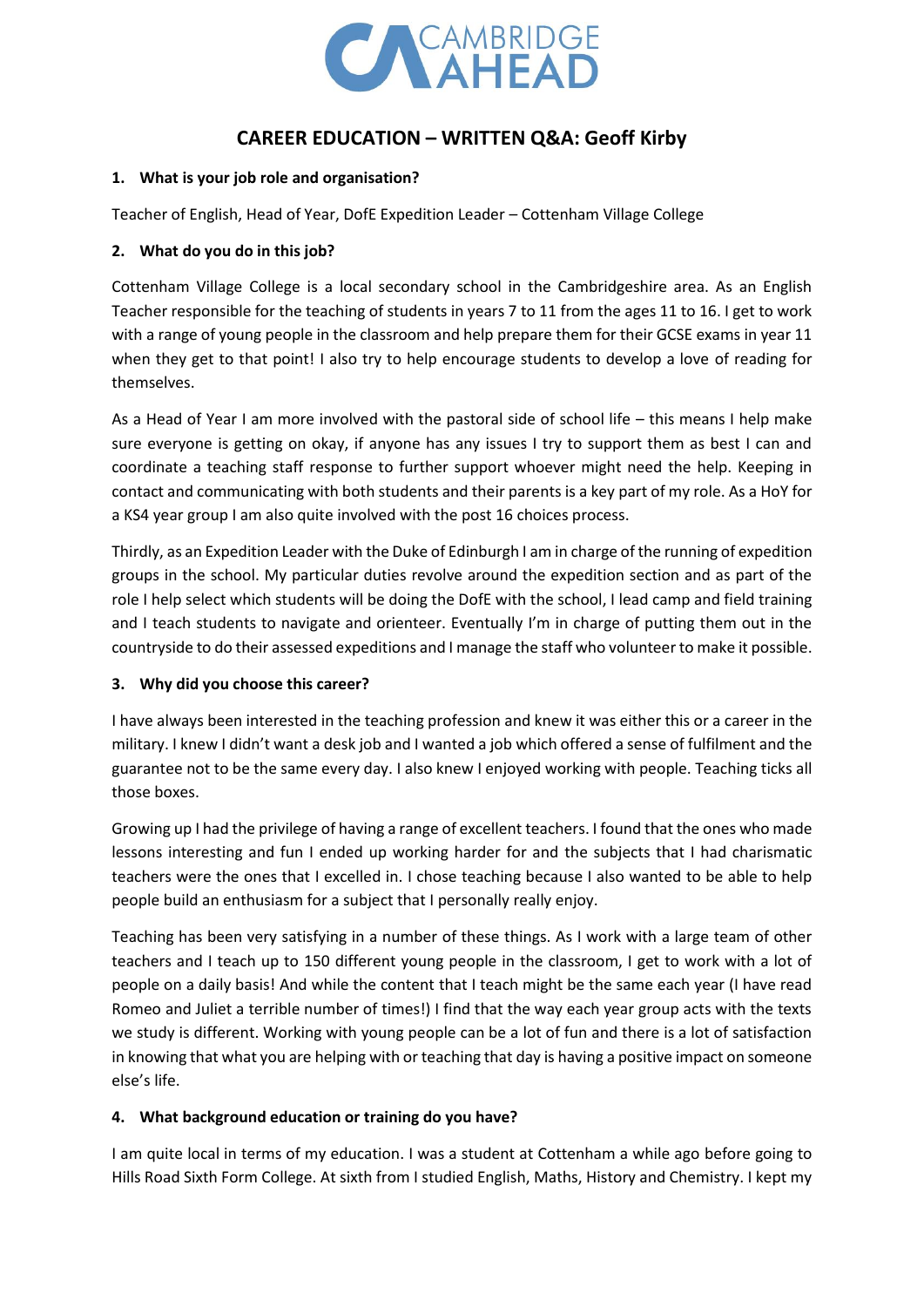

options broad as I hadn't fully decided what I wanted to do when I left secondary school. Over the two years at sixth form I found that I enjoyed my two written subjects far more than the number based ones, and so I decided to pursue those further at university.

I went to the University of Nottingham and read a joint honours degree in English and History. After graduating I then stayed in Nottingham and chose a PGCE as my route into teaching. I completed this as a post graduate degree before doing my first year of teaching in Nottingham.

#### **5. What has your career path been?**

Following completing sixth form I took a planned gap year. I spent half of it working and then the other half I travelled in. I manage to spend 3 months volunteering in Costa Rica and Nicaragua and the other 3 months between Australia and Cape Town. I always knew I wanted to take a gap year and I found that it helped me with the start of Uni as I was a year older and more mature which meant being a year more prepared than a lot of my university friends were when we first started.

After that I completed my degree and used the long summer to volunteer again through International Citizen Service (ICS). Straight after finishing the programme I began my teacher training in Nottingham. I got my first teaching job in a school in Nottingham and completed my Newly Qualified Teacher year there before getting a job back here at my old school as a fully qualified teacher. I have now been teaching for 5+ years.

#### **6. What does a typical day involve?**

One of the pros to my job is that the days are very different and new things pop up all the time. Although we have timetabled lessons and a structured day in school, my role as a Head of Year is quite reactionary and so you never know what might crop up.

In a typical day I will teach for at least 50% of the timetabled day. This is a range of year groups from year 7 to 11 and each year will be studying different texts and concepts.

Around my teaching hours I have to cram in everything else. I try to spend an hour on DofE matters a week whether that is planning the next expedition, planning training, or chasing up other sections. Most days I'll also be required to make phone calls home to parents for both good and negative reasons! There will tend to be a meeting most days after school and then at 15:30 (when everyone says teachers finish work) I can get started on all the marking and admin work that the day has generated.

#### **7. What is your work environment like?**

I work in a department of about 6 other English teachers but we are just one department in a much larger staff team. Most of the day I'll be around the English block or my HoY office so everyone knows where to find me if they need me. I have my own classroom which is nice – I get to choose what I want to put on display and organise it in the way that best fits my own teaching style. I also have an office where I can be found when not teaching.

People often joke that teachers only work from 9-3. Having done the job for 5 odd years I can 100% confirm that this is not the case! Although the holidays are definitely a perk and most teachers try not to work at all during the holidays, a teaching day can be intense and most teachers start around 8 in the morning and finish between 5-6. It is up to us exactly when we arrive or leave, so long as we are